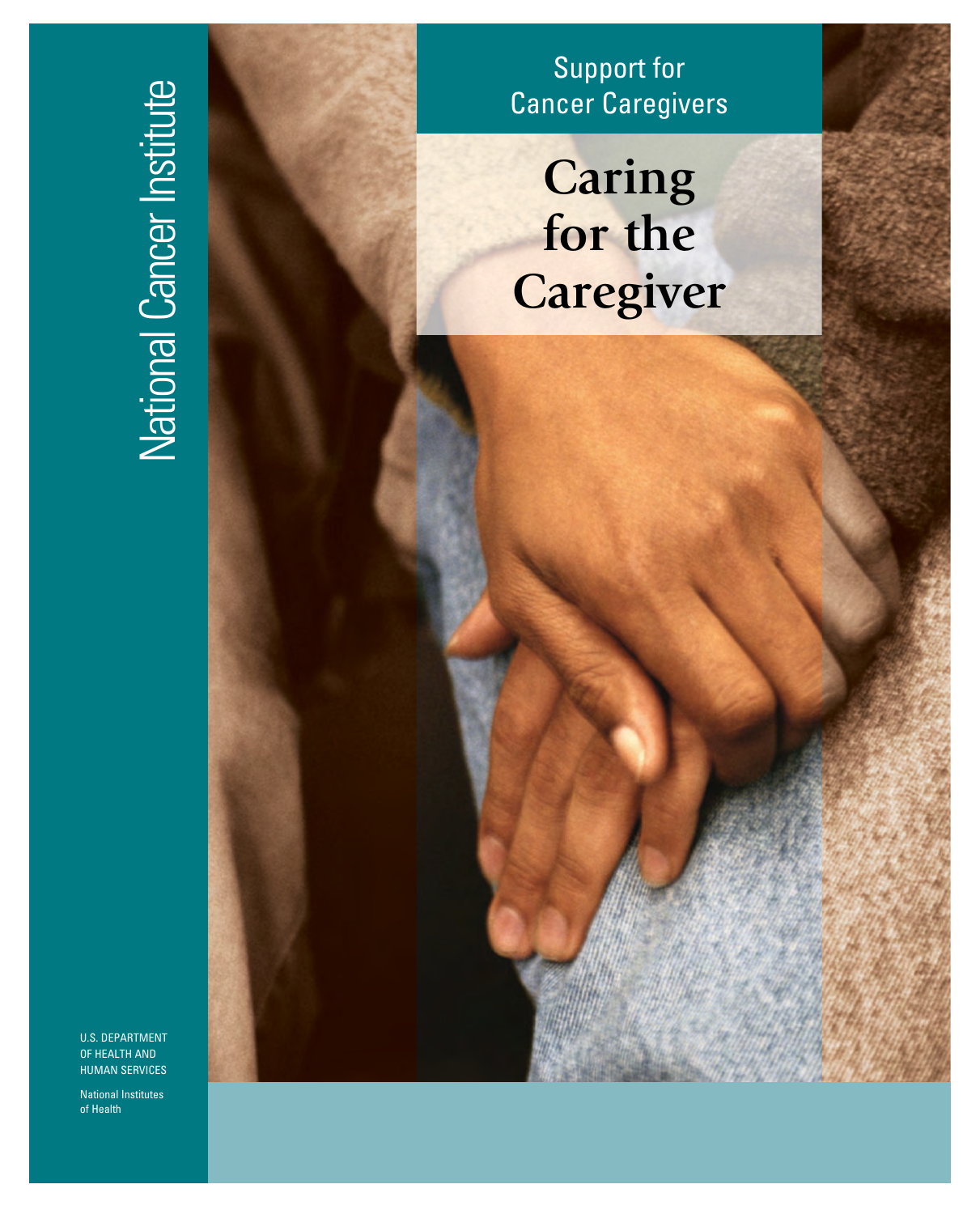

**The National Cancer Institute (NCI) booklet,** *When Someone You Love Is Being Treated for Cancer,* **contains more detailed information for caregivers. To view or print this booklet, go to our website at www.cancer.gov. For more information call the NCI at 1-800-4-CANCER (1-800-422-6237).**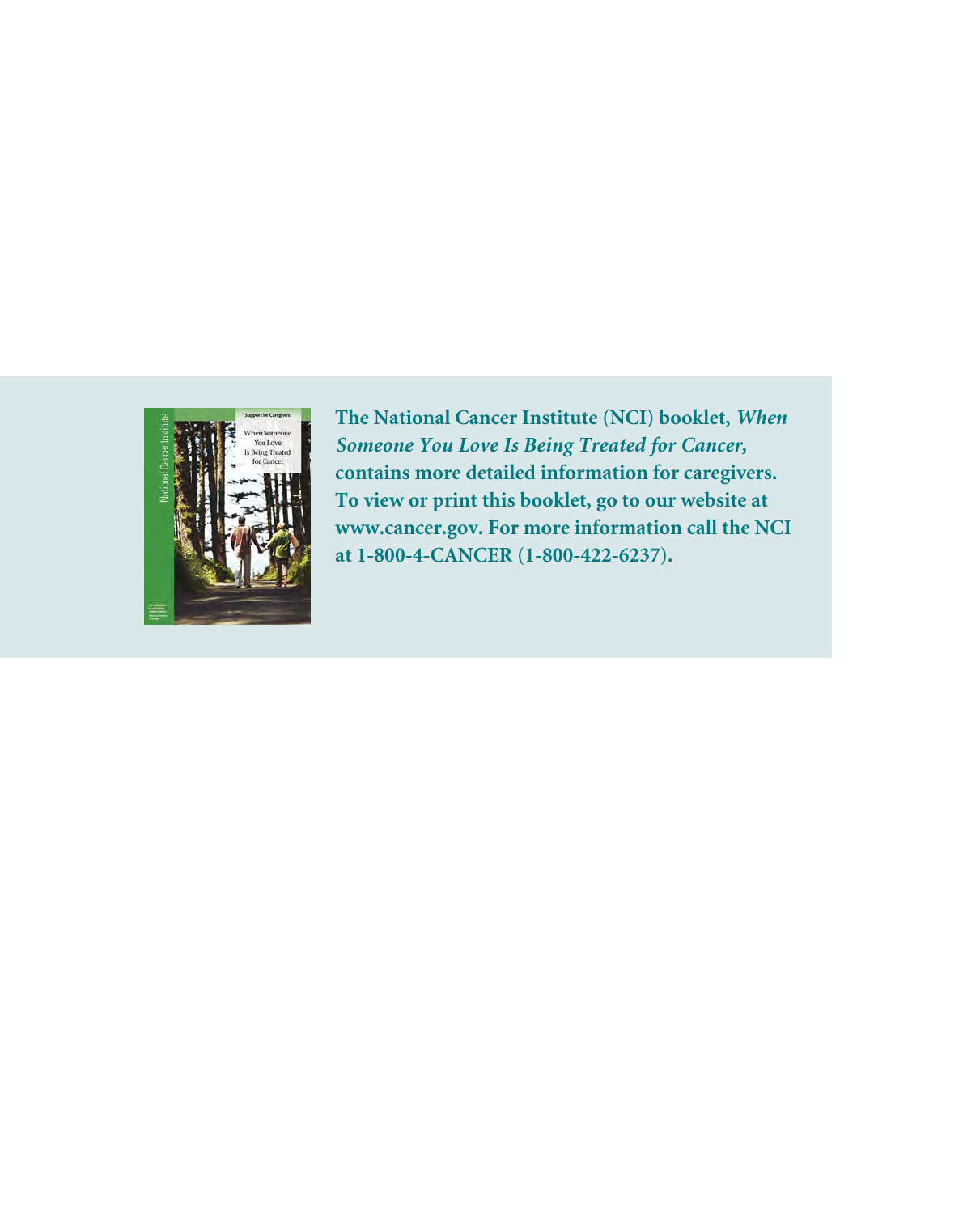## **Caring for the Caregiver**



*"You need to learn ways to take care of yourself. Because if you're not taking care of yourself, you can't take care of anyone else. Don't be afraid to ask questions. Don't be afraid to ask for help." —Jane*

### **Inside This Booklet**

| Going With Your Loved One to Medical Visits 9 |  |
|-----------------------------------------------|--|
|                                               |  |
|                                               |  |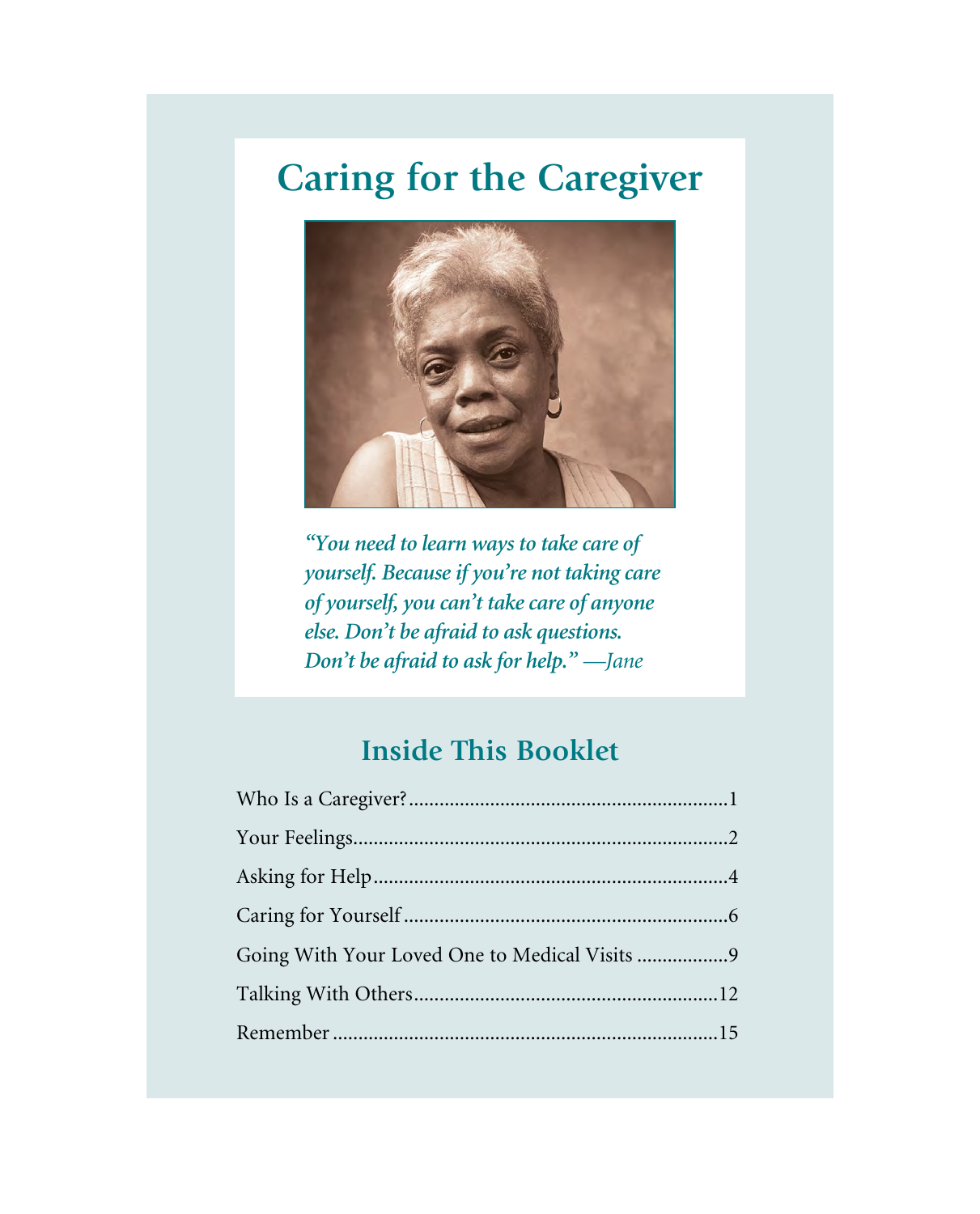# <span id="page-3-0"></span>**Who Is a Caregiver?**

Are you helping a loved one get through cancer treatment? If you are, then this booklet is for you. You are a "caregiver."

You may not think of yourself as a caregiver. You may feel you are doing something natural. You are just caring for someone you love. Some caregivers are family members. Others are friends.

#### **What does "giving care" mean?**

Giving care can mean helping with daily needs. These include going to doctor visits, making meals, and picking up medicines. It can also mean helping your loved one cope with feelings. Like when he or she feels sad or angry. Sometimes having someone to talk to is what your loved one needs most.

While giving care, it's normal to put your own needs and feelings aside. But putting your needs aside for a long time is not good for your health. You need to take care of yourself, too. If you don't, you may not be able to care for others. This is why you need to take good care of you.

#### **A New Role**

Whether you're younger or older, you may find yourself in a new role as a caregiver. You may have been part of someone's life before cancer, but maybe now the way you support that person is changing. For example, you may be taking care of your spouse who has always been healthy or an adult child taking care of your parent. Whatever your roles are now, it's normal to feel confused and stressed at this time.

If caregiving feels new to you, try not to worry. Many caregivers say that they learn more as they go through their loved one's cancer treatment. And if you need to, try to share your feelings with friends, a counselor or a support group. Many caregivers say that talking with others helped them. They feel they were able to say things that they couldn't always say to their loved ones.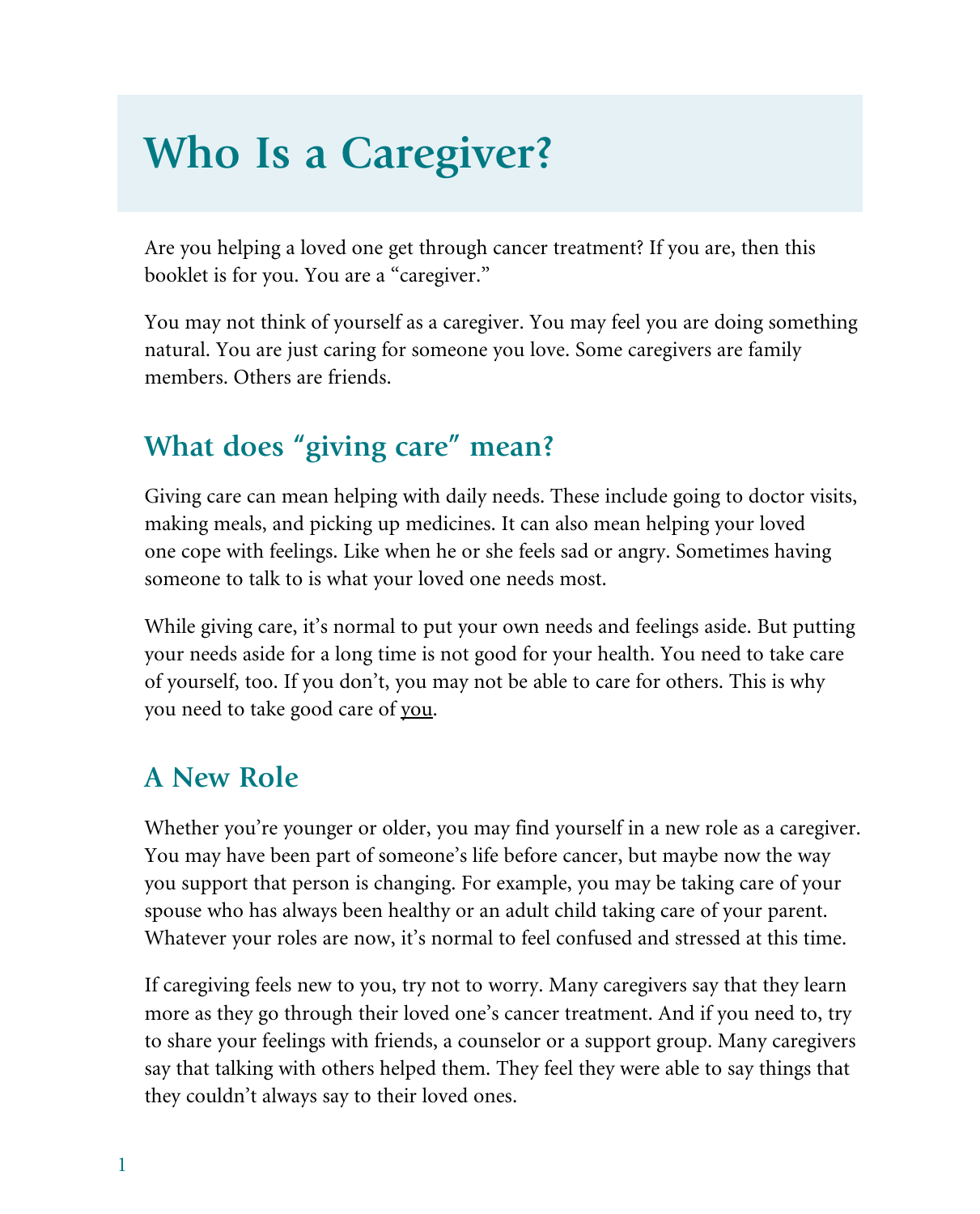## <span id="page-4-0"></span>**Your Feelings**

It's common to feel stressed and overwhelmed at this time. Like your loved one, you may feel angry, sad, or worried. Try to share your feelings with others who can help you. It can help to talk about how you feel. You could even talk to a counselor or social worker.

### **Understanding your feelings**

You probably have many feelings as you take care of your loved one. There is no right way for you to feel. Each person is different.

The first step to understanding your feelings is to know that they're normal. Give yourself some time to think through them. Some feelings that may come and go are:

- **Sadness.** It's okay to feel sad. But if it lasts for more than 2 weeks, and it keeps you from doing what you need to do, talk to your doctor.
- **Anger.** You may be angry at yourself or family members. You may be angry at the person you're caring for. Know that anger often comes from fear, panic, or stress. Try to look at what is beneath the anger.
- Grief. You may be feeling a loss of what you value most. This may be your loved one's health. Or it may be the loss of the day-to-day life you had before the cancer was found. Let yourself grieve these losses.
- Guilt. Feeling guilty is common, too. You may think you aren't helping enough. Or you may feel guilty that you are healthy.
- Loneliness. You can feel lonely, even with lots of people around you. You may feel that no one understands your problems. You may also be spending less time with others.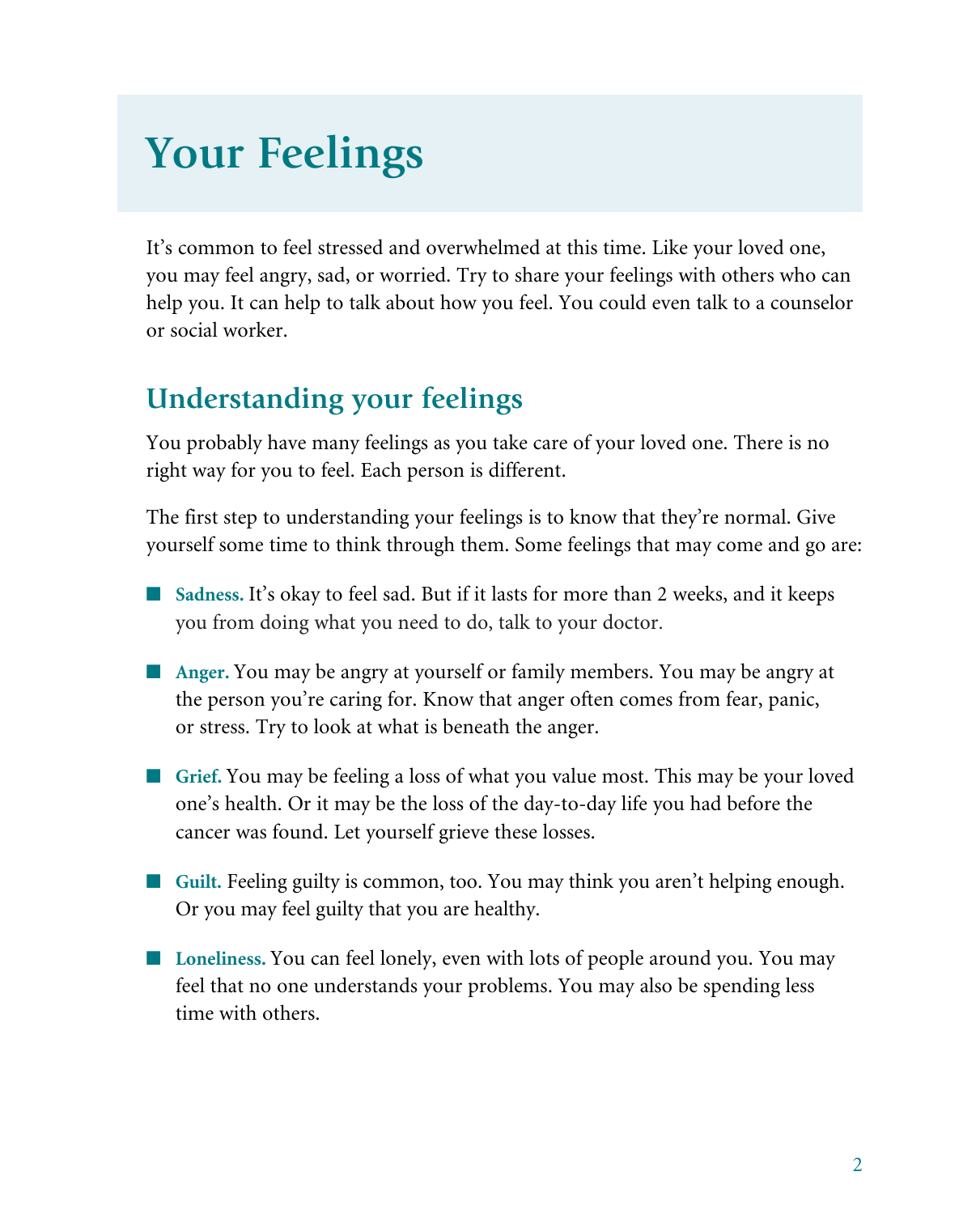### **What may help**

Know that you are not alone. Other caregivers share these feelings. Talk with someone if your feelings get in the way of daily life. Maybe you have a family member, friend, priest, pastor, or spiritual leader to talk to. Your doctor or social worker may also be able to help.

Here are some other things that may help you:

- Forgive yourself. Know that we all make mistakes whenever we have a lot on our minds. No one is perfect, and chances are that you're doing what you can at this moment.
- Cry or express your feelings. You don't have to pretend to be cheerful. It's okay to show that you are sad or upset.
- Focus on things that are worth your time and energy. Let small things go for now. For example, don't fold clothes if you are tired.
- Don't take your loved one's anger personally. It's very common for people to direct their feelings at those who are closest. Their stress, fears, and worries may come out as anger.
- Be hopeful. What you hope for may change over time. But you can always hope for comfort, joy, acceptance, and peace.

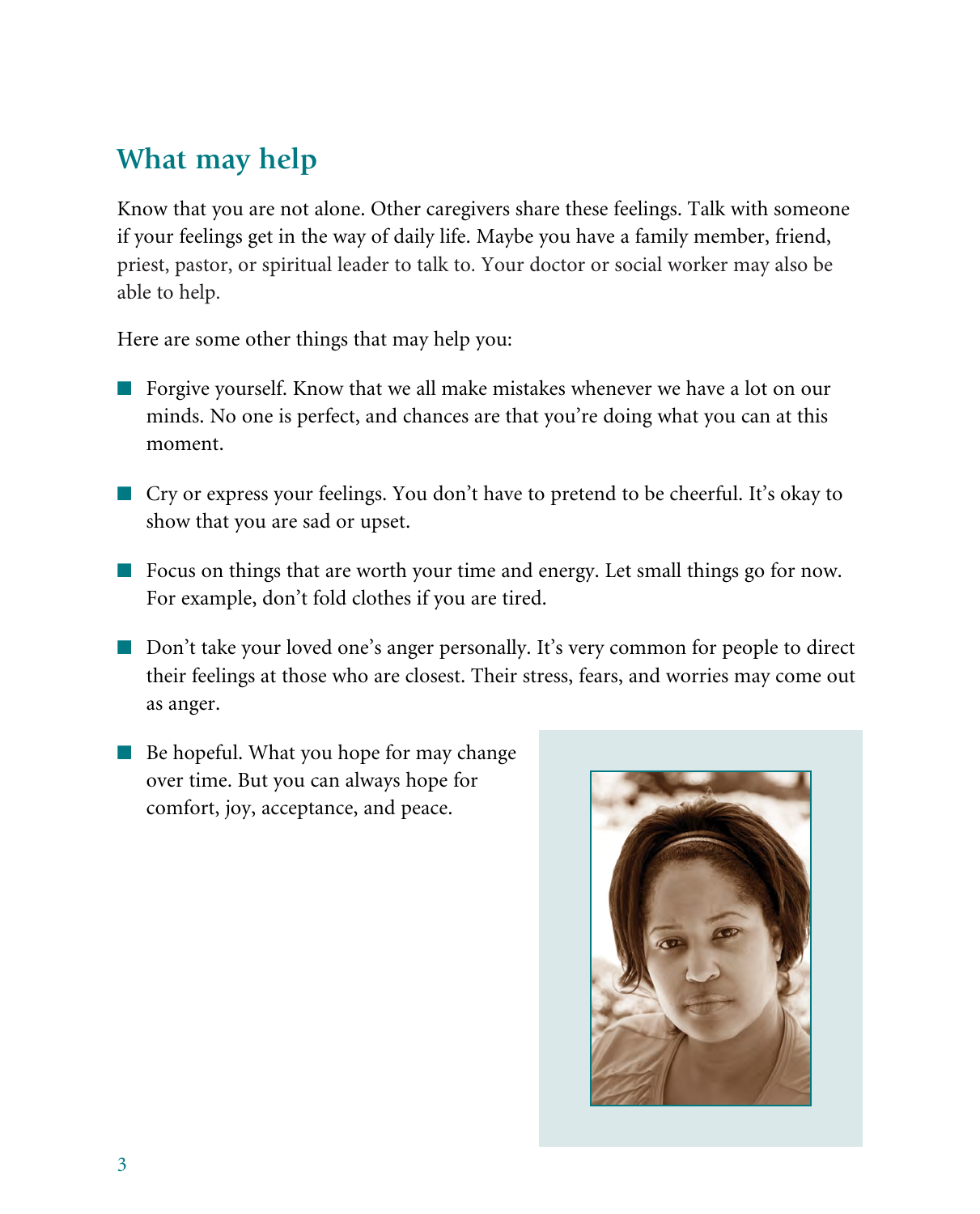# <span id="page-6-0"></span>**Asking for Help**

Many people who were once caregivers say they did too much on their own. Some wished that they had asked for help sooner.

Accepting help from others isn't always easy. When tough things happen, many people tend to pull away. They think, "We can handle this on our own." But things can get harder as the patient goes through treatment. As a result, many caregivers have said, "There's just too much on my plate."

Take a look at how busy you are now. Be honest with yourself about what you can do. Think about tasks you can give to others. And let go of tasks that aren't as important right now.

## **Asking for help also helps your loved one.**

Don't be afraid to ask for help. Remember, if you get help for yourself:

- You may stay healthier and have more energy.
- Your loved one may feel less guilty about your help.
- Other helpers may offer time and skills that you don't have.

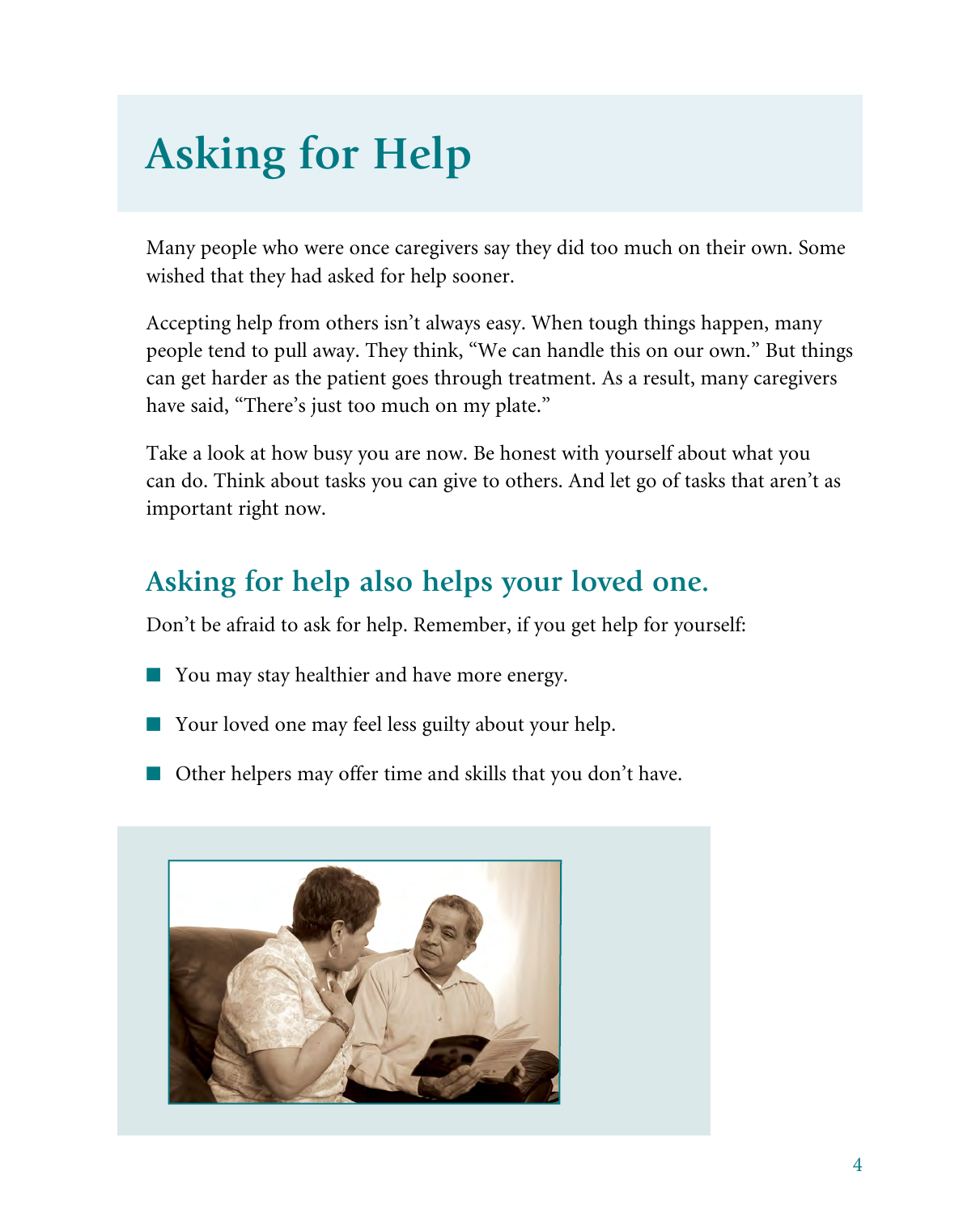#### **How can others help you?**

People may want to help you but don't know what you need. Here are some things you can ask them to do:

- Help with tasks such as:
	- Cooking
- Yard work
- Cleaning
- Childcare
- Shopping ● Eldercare
- Talk with you and share your feelings.
- Help with driving errands such as:
	- Doctor visits
	- Picking up your child
	- Going to the pharmacy
- Find information you need.
- Tell others how your loved one is doing.

#### **Know that some people may say, "No."**

Some people may not be able to help. There could be one or more reasons such as:

- They may be coping with their own problems.
- They may not have time right now.
- They may not know how to help.
- They may feel uneasy around people who are sick.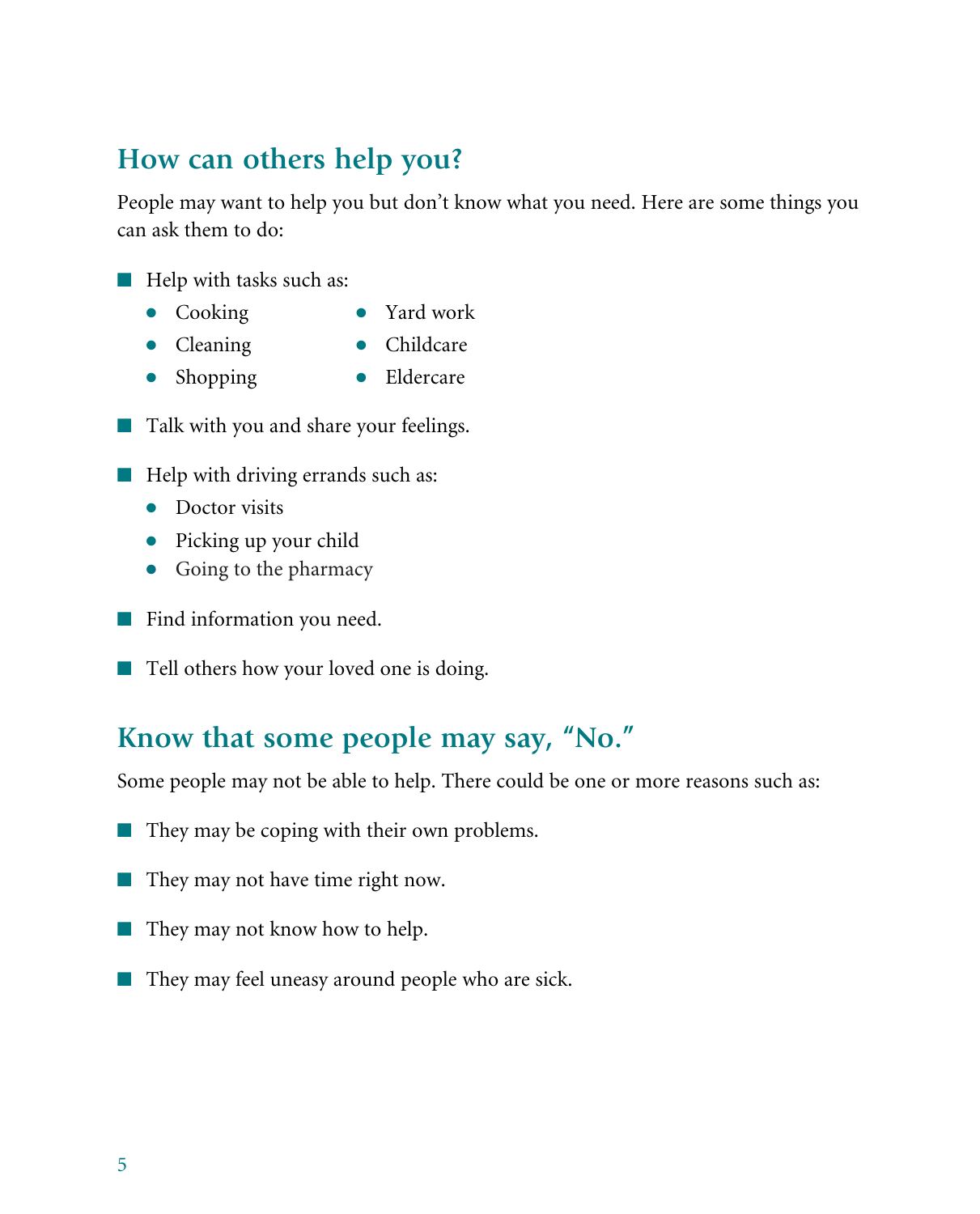# <span id="page-8-0"></span>**Caring for Yourself**

### **Make time for yourself**

You may feel that your needs aren't important right now. Or that you've spent so much time caring for your loved one, there's no time left for yourself.

Taking time for yourself can help you be a better caregiver. Caring for your own needs and desires is important to give you strength to carry on. This is even more true if you have health problems.

You may want to:

- Find nice things you can do for yourself. Even just a few minutes can help. You could watch TV, call a friend, work on a hobby, or do anything that you enjoy.
- Be active. Even light exercise such as walking, stretching, or dancing can make you less tired. Yard work, playing with kids or pets, or gardening are helpful, too.
- Find ways to connect with friends. Are there places you can meet others who are close to you? Or can you chat or get support by phone or email?
- Give yourself more time off. Ask friends or family members to pitch in. Take time to rest.

Do something for yourself each day. It doesn't matter how small it is. Whatever you do, don't neglect yourself.

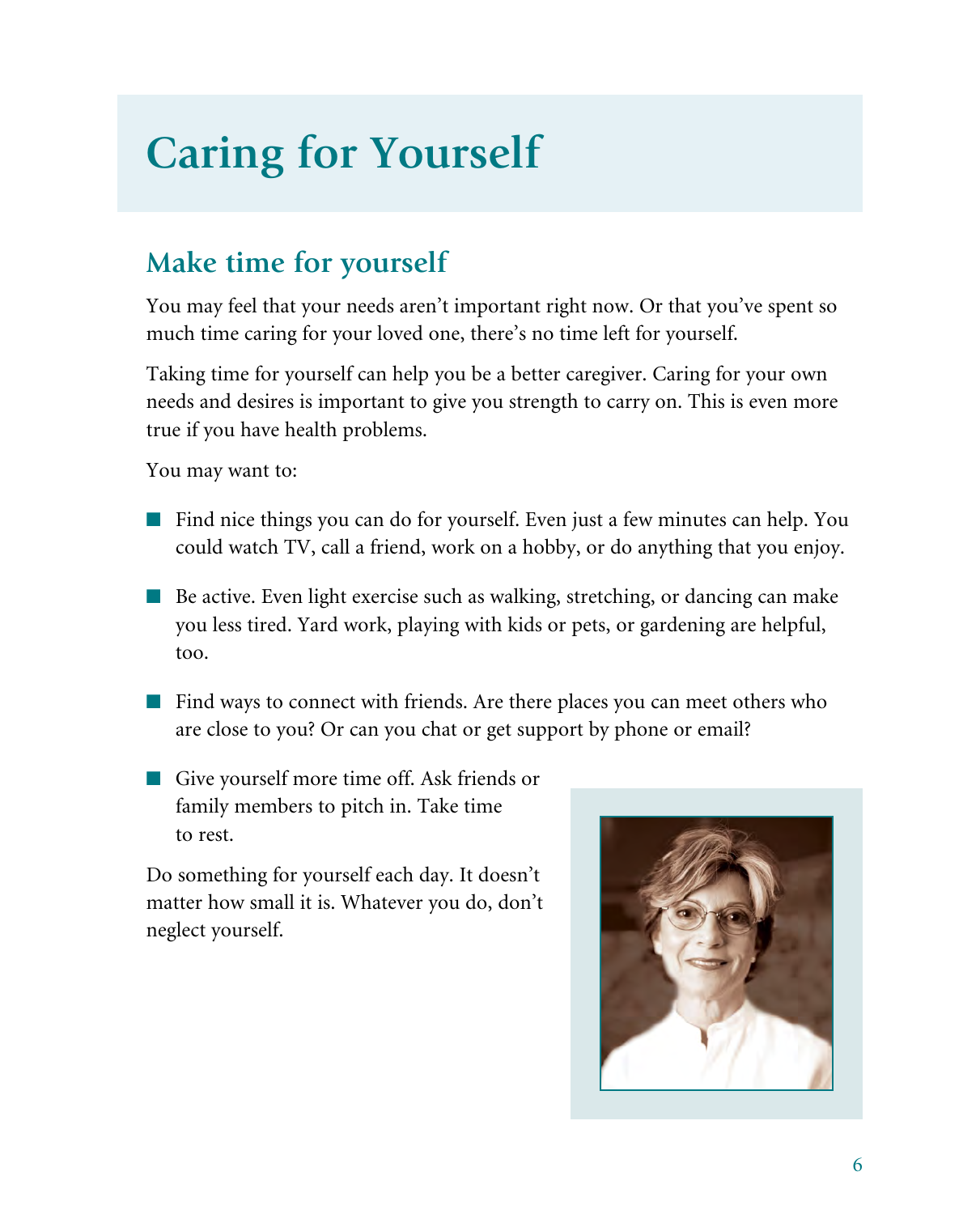#### **Joining a caregiver support group**

In a support group for caregivers, people may talk about their feelings and trade advice. Others may just want to listen. You can talk things over with other caregivers. This could give you some ideas for coping. It may also help you know you aren't alone.

In many cities, support groups are held in other languages besides English. There are also groups that meet over the Internet. Ask a nurse or a social worker to help you find a support group that meets your needs.

### **Caring for your body**

You may feel too busy or worried about your loved one to think about your own health. And yet it's common for caregivers to have sleep problems, headaches, and anxiety, along with other changes. But if you take care of yourself, you can lower your stress. Then you can have the strength to take care of someone else.

Did you have health problems before you became a caregiver? If so, now it's even more important to take care of yourself. Also, adding extra stressors to your life can cause new health problems. Be sure to tell your doctor if you notice any new changes in your body.

Keep up with your own health needs. Try to:



■ Eat healthy meals ■ Make time to relax

These ideas may sound easy. But they can be hard to do for most caregivers. Try to pay attention to how your body and your mind are feeling.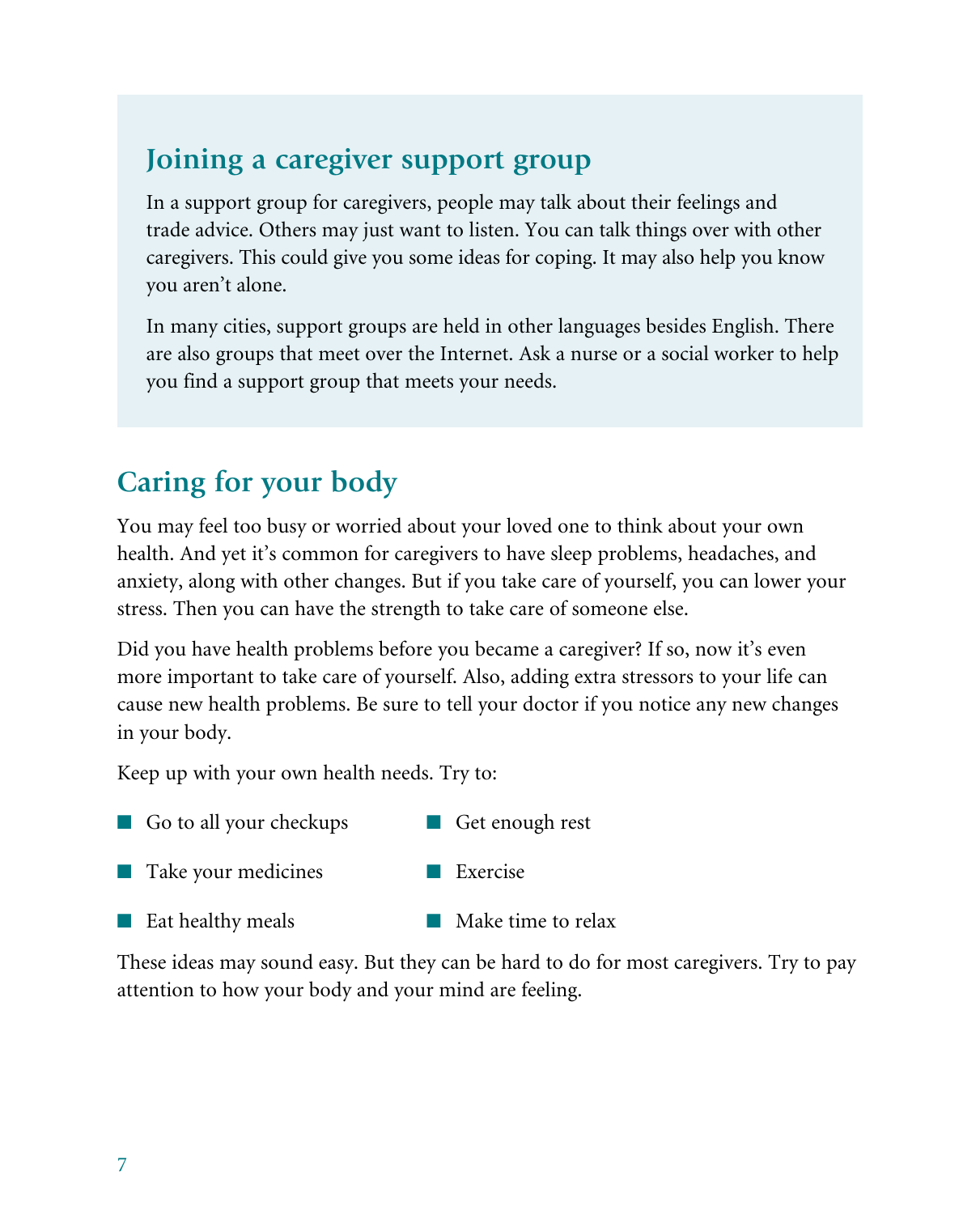### **Finding meaning during cancer**

Cancer causes many caregivers to look at life in new ways. They think about the purpose of life. And they often focus on what they value most.

You and your loved one may question why cancer has come into your lives. You may long for things to be like they were before the disease. But you may also see good things that come out of it, such as it bringing you closer. It's normal to see illness in both good and bad ways.

Cancer can affect one's faith in different ways. Some people turn toward their beliefs. Others turn away from them. It is common to question your faith during this time. For some, looking for meaning is a way to cope.

Some ways to find meaning are:

- Read or listen to uplifting materials.
- Pray or meditate.
- Talk with a priest, pastor, or spiritual leader.
- Go to religious or spiritual services.
- Talk to other caregivers.
- Look at websites, books or brochures for people dealing with cancer.

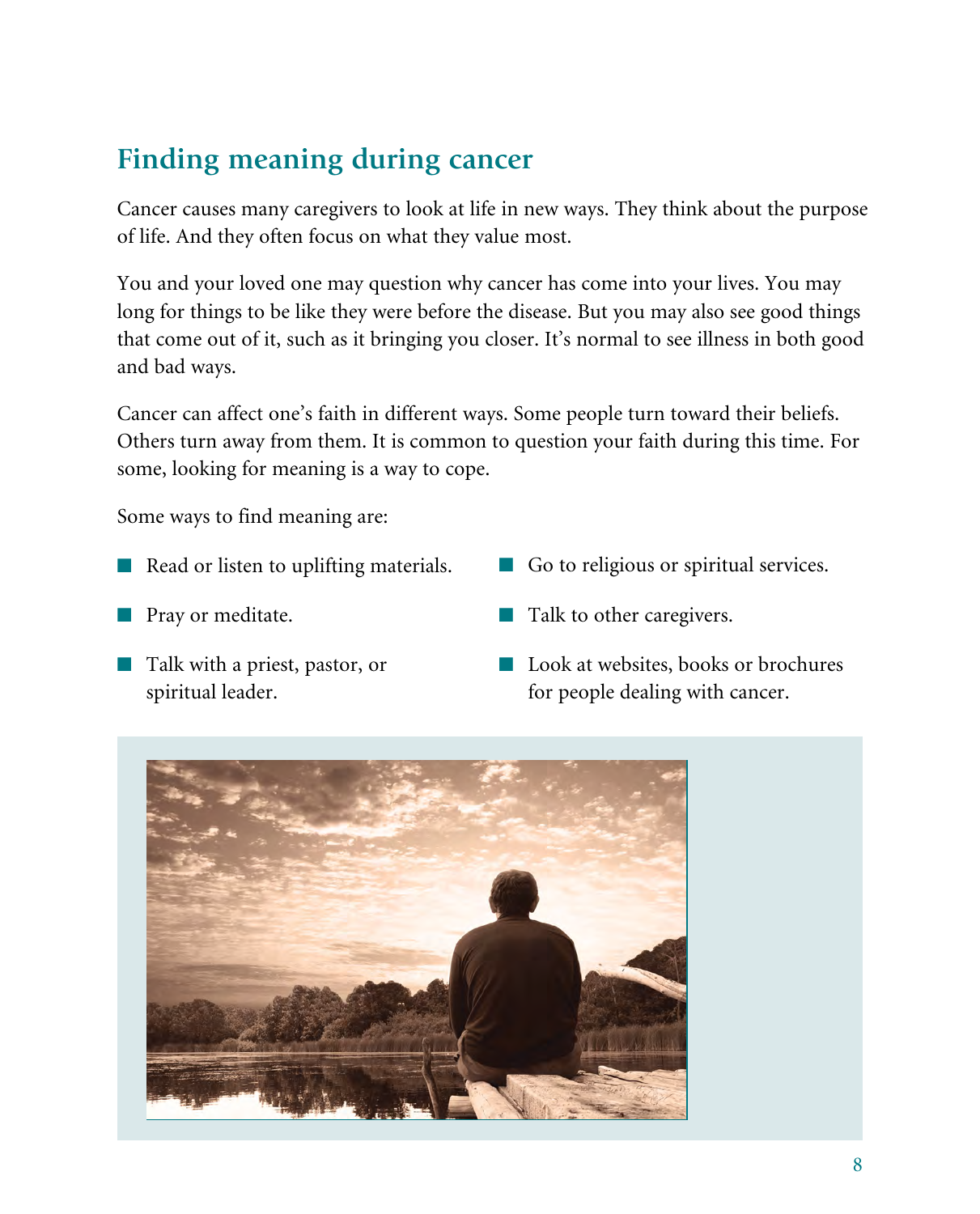## <span id="page-11-0"></span>**Going With Your Loved One to Medical Visits**

#### **Before you go**

Your loved one may ask you to come to doctor visits. This may be a key role for you. Here are some tips for going to the doctor:

- Know how to get there. Give yourself enough time.
- Write down questions you need to ask. Also write down things you want to tell the doctor.
- Keep a folder of your loved one's health information. Bring this folder to each visit.
- Bring all the medicine bottles with you, or keep a list of the names and doses. Bring this list to each visit.

### **Talking with the health care provider**

Sometimes, people have trouble with medical visits. They don't understand what the doctor says. Or they forget things. Here are some tips for talking with the health care provider:

- If you don't understand an answer, ask the question in a different way.
- If you need to know more, ask.
- Let your doctor or nurse know what your worries are.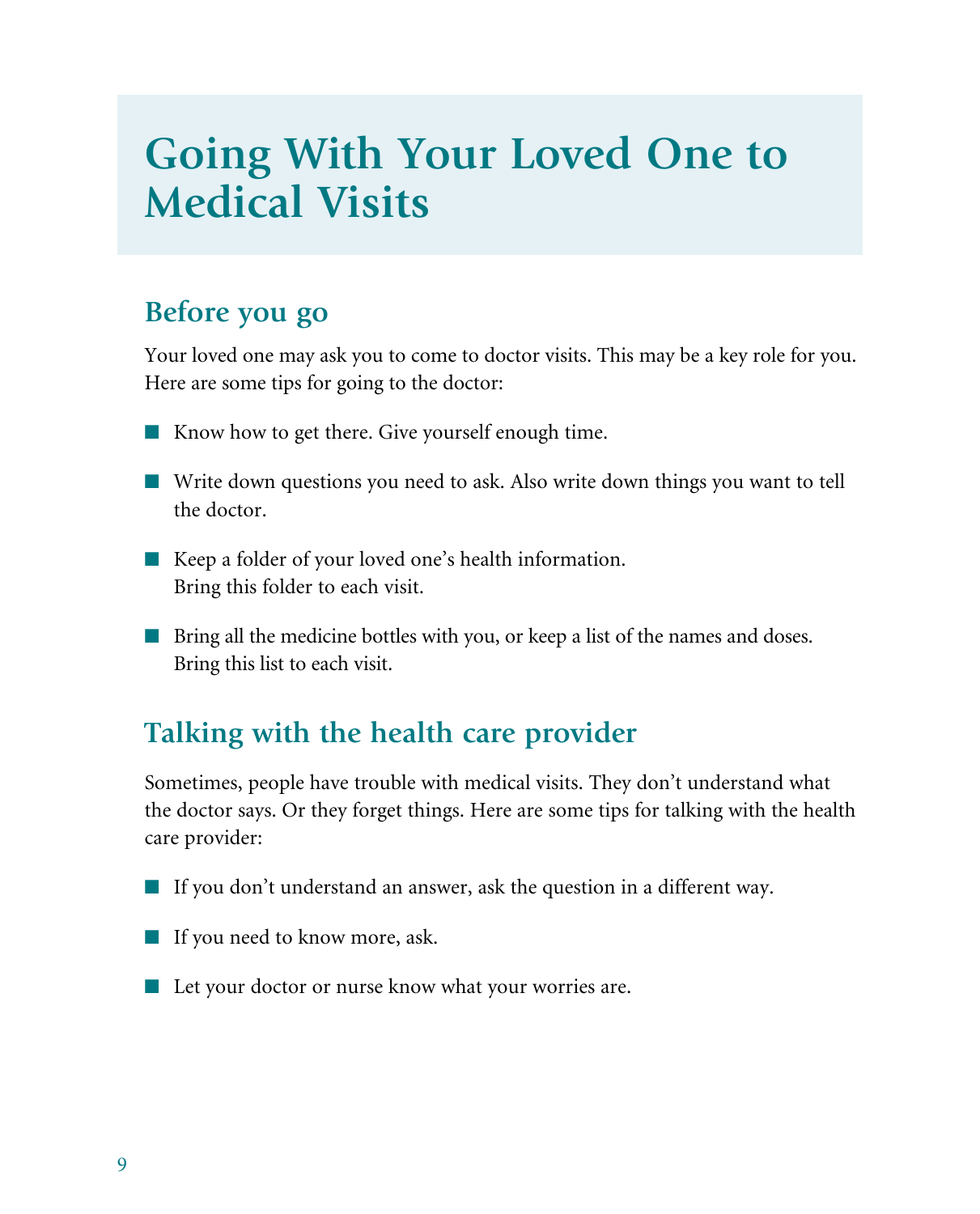- Before you leave the visit, make sure you know what the next steps are for your loved one's care.
- Take notes. Or ask if you can record the visit.
- Let the doctor know if your loved one has had changes or new symptoms.

#### **Questions to ask the doctor or health care team**

- What health records should we bring?
- How can we prepare for treatment?
- How long will the treatment take?
- Can he or she go to and from treatment alone?
- How can I help my loved one feel better during treatment?
- Can I be there during treatment?
- What are the side effects of the treatment?
- After treatment, what do we need to watch for? When should we call you?
- How do we file for insurance? Who can help us with insurance?

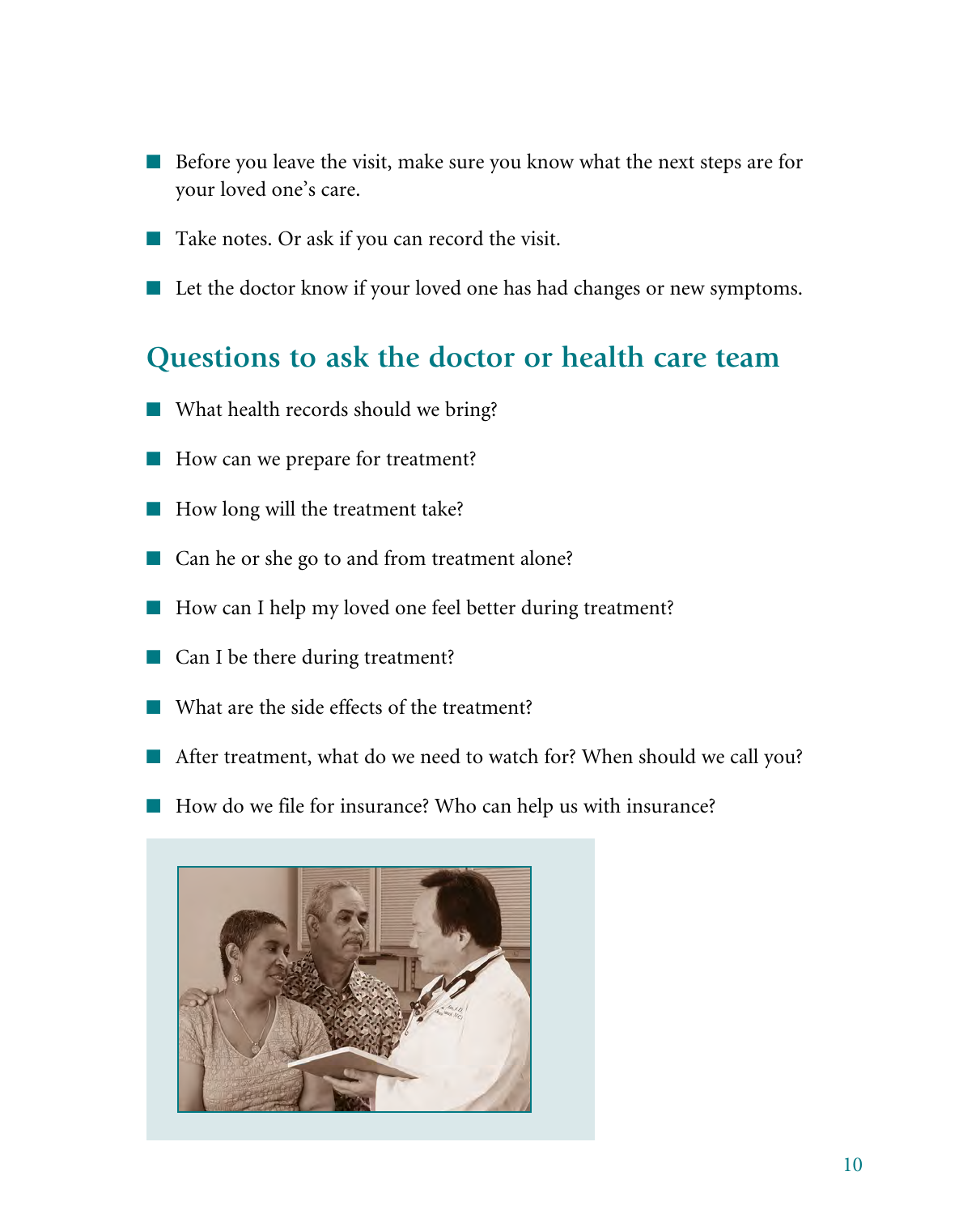### **Asking about pain**

Many caregivers say that they are afraid to ask about pain. They worry that it means the cancer is getting worse. Or some think that pain is normal, and their loved one just has to accept it. This is not true. People who have their pain managed can focus on healing. They can enjoy life more.

Your loved one's pain control plan will be designed for his or her body. Everyone has a different pain control plan. Even if someone has the same type of cancer as someone else, their plan may be different.

Make sure your loved one takes pain medicines on schedule to keep the pain from starting or getting worse. This is one of the best ways to stay on top of the pain. Do not skip doses.

The doctor should continue to ask about pain and other side effects. **But it's up to you and your loved one to be sure that the doctor knows about any pain your loved one feels.** Pain can be managed during treatment. The key is to talk about pain and other symptoms at each visit. Your loved one does not have to suffer.

### **Getting a second opinion**

Some people worry that doctors will be offended if they ask for a second opinion. Usually the opposite is true. Most doctors welcome a second opinion. And many health insurance companies will pay for them.

If your loved gets a second opinion, the doctor may agree with the first doctor's treatment plan. Or he or she may suggest a second approach. Either way, you and your loved one have more information and perhaps a greater sense of control. You both can feel better about the choices you make, knowing you looked at all your options.

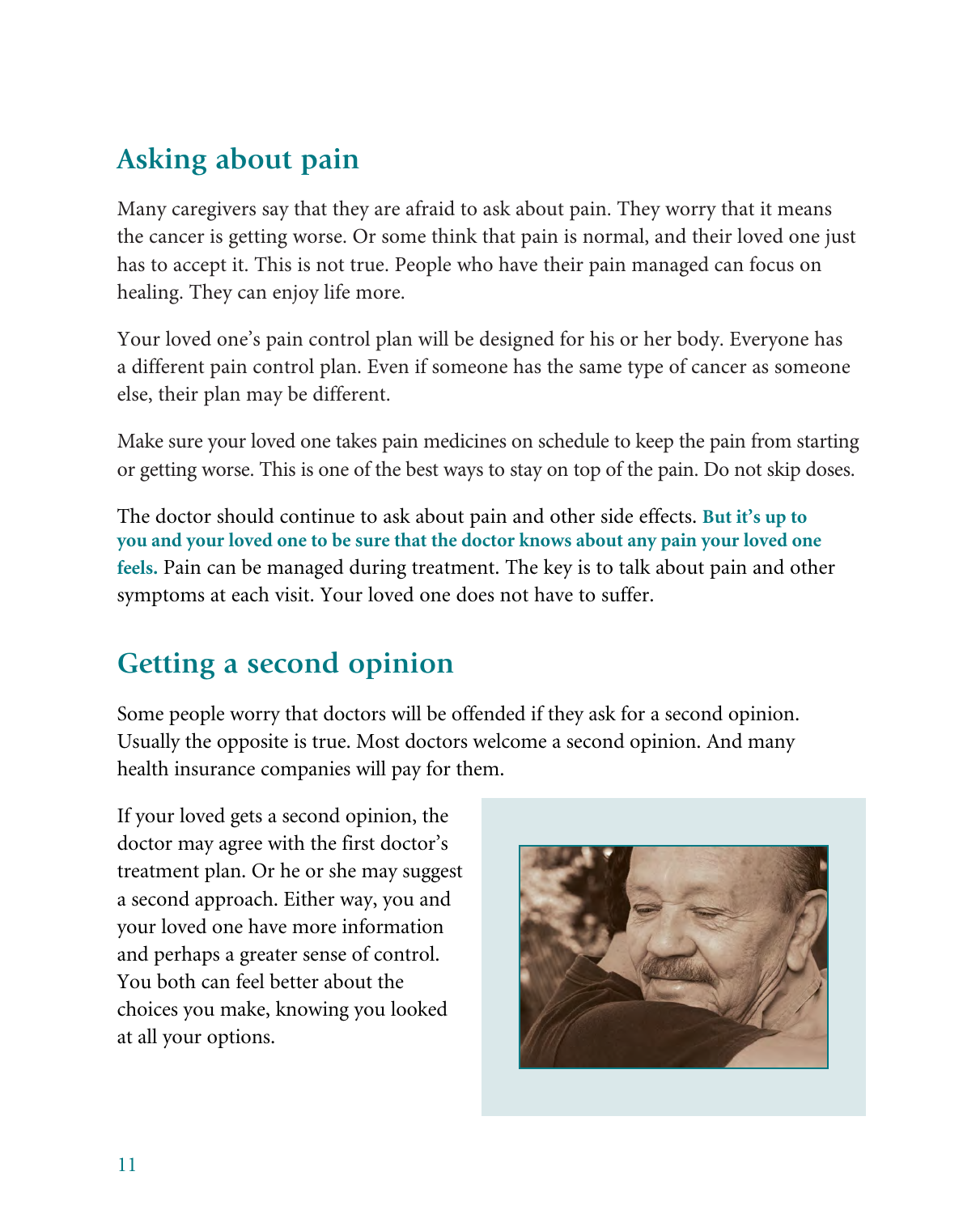# <span id="page-14-0"></span>**Talking With Others**

#### **Your partner or spouse**

Nearly all caregivers and their partners feel more stress than usual in their relationship. Dealing with the many decisions and changes can be hard. Some couples find that their bonds get stronger during cancer treatment. Others find they get weaker.

Some of the common issues couples feel stress about are:

- How to support each other
- Changing roles and routines
- Making decisions
- Managing daily life such as work, chores, and child care

To reduce stress, it may help to remind yourself that everyone handles things in their own way. Try to be open about stress and its causes. You may want to:

- Talk about how each of you feels:
	- Share how you are each coping.
	- Look at things that are causing you both stress.
	- Talk about choices you can make together.
	- Try to be grateful for each other.
- Make time to focus on things besides cancer.
- Talk with your partner if you find that your sex life is different than it used to be. There can be many causes:
	- You or your partner is tired.
	- Your relationship feels strained.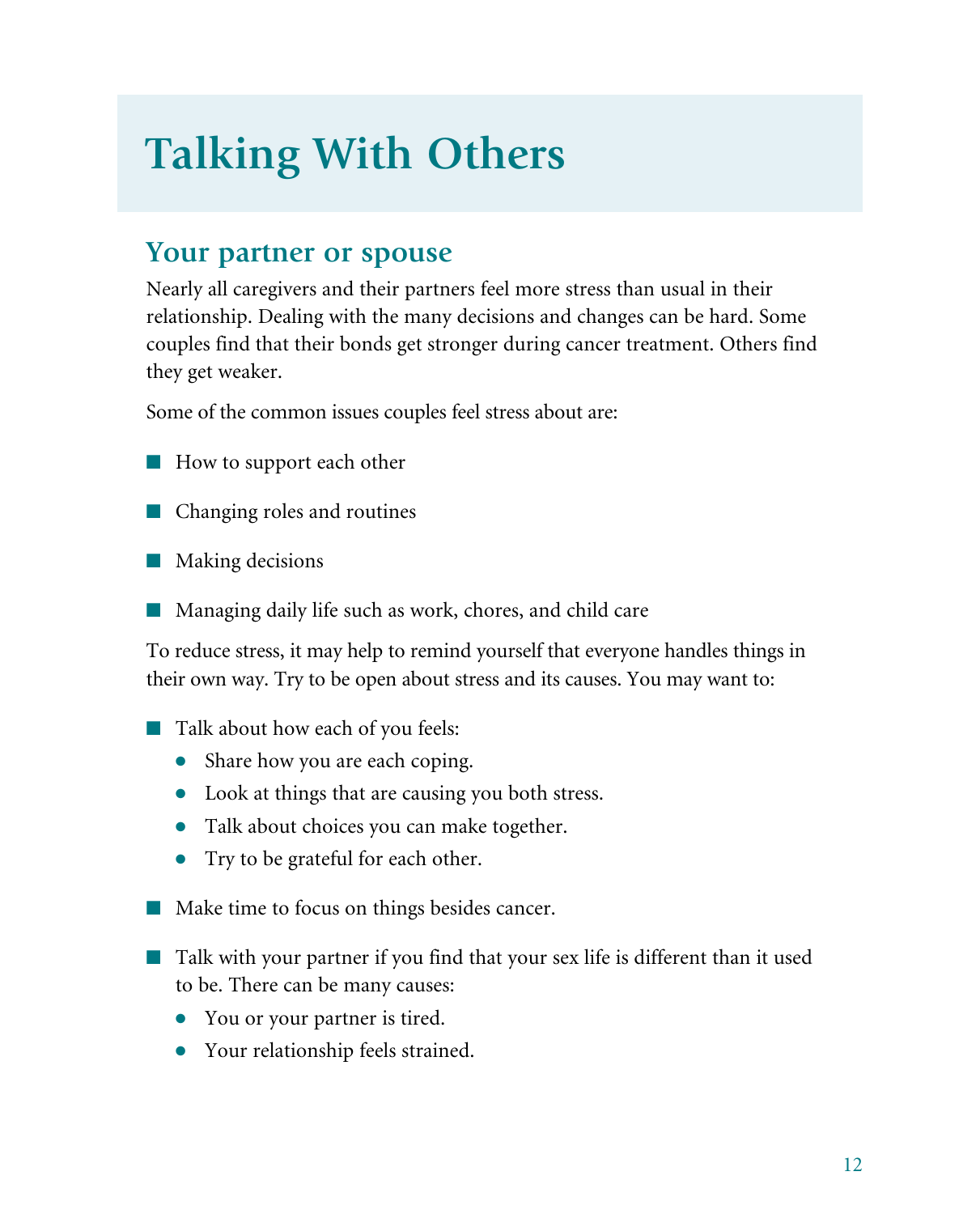- **If your partner is the patient:**
	- **–** Either of you may not feel good about how your partner looks.
	- **–** You may be afraid you will hurt your partner.
	- **–** The treatment might be affecting your partner's ability to perform. He or she may be in pain or depressed.

You can still be close as a couple in spite of these issues. Staying close is also about sharing feelings and understanding. You can:

- Talk about closeness and your sex life.
- Talk about your hopes for the future.
- Try not to judge each other.
- Protect your time together.
- Be patient and take things slowly.
- Talk to a counselor or your support group.

#### **Other family members and friends**

Did your family have problems before cancer? These problems are likely to be more intense now. This is true if you are caring for a spouse, child, or parent. Your new role as a caregiver may cause feelings you didn't expect.

Talk with the people close to you. Try to be open and caring. Ask a counselor to hold a family meeting if needed. During stressful times, ask someone else to update others about how your loved one is doing.

#### **Dealing with help you don't need**

Sometimes people offer help you don't need. Thank them for their concern. Tell them you'll let them know if you need anything.

Some people may offer unwanted advice. They may do this because they don't know what else to say. It's up to you to decide how to deal with this. You don't have to respond at all. Otherwise, thank them and let it go. Tell them you are taking steps to help your family.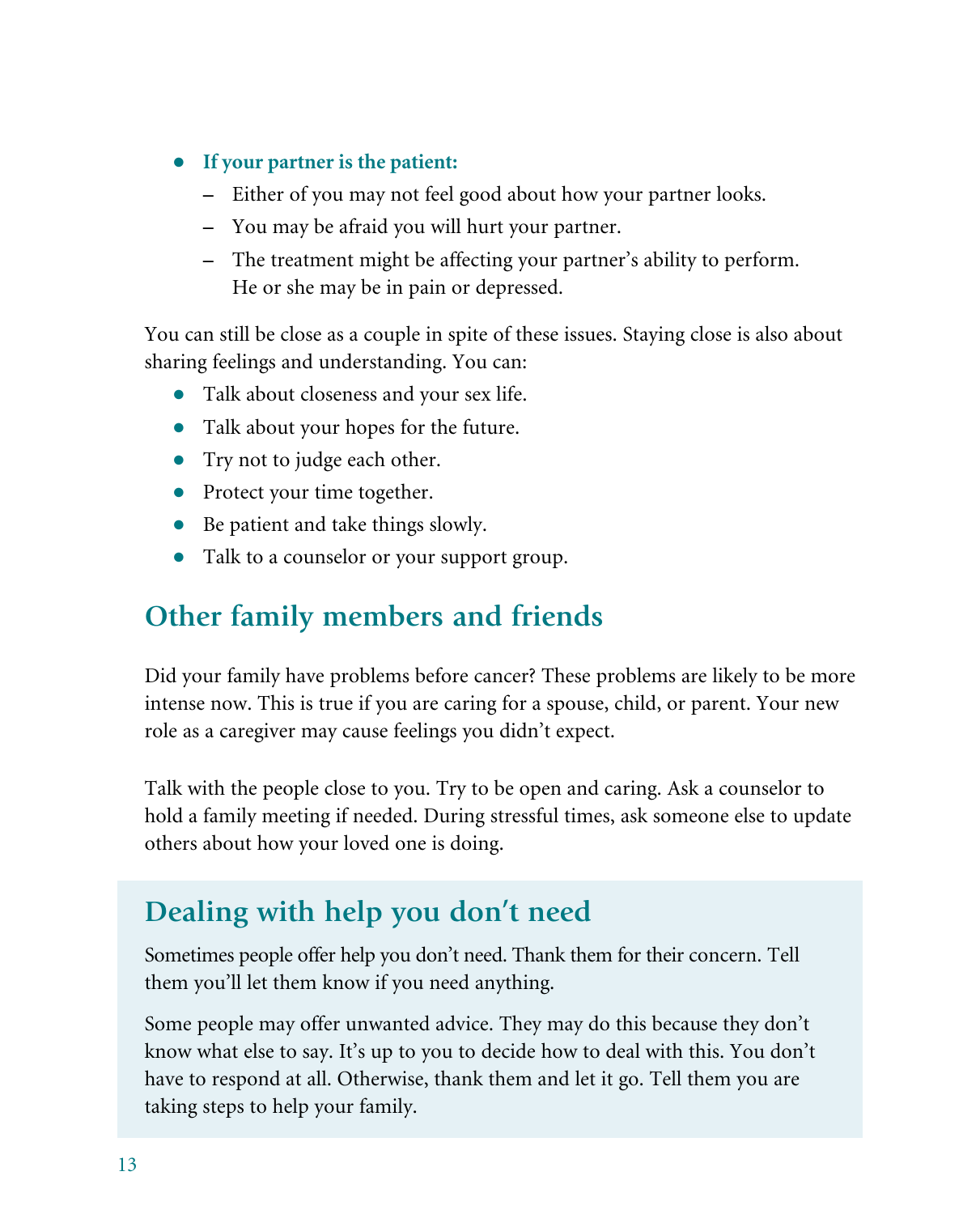### **Your kids**

Children start to understand the world around them at a very young age. It's important to be honest with them about your loved one's cancer. Common reactions kids may have are:

- Feel confused, angry, lonely, guilty, or overwhelmed
- Act scared or unsure about how to act around your loved one
- Act clingy or miss attention they're used to getting
- Have trouble eating, sleeping, keeping up with school, or relating to friends

Children need to know the truth about your loved one. Otherwise they will think the worst. Understand their actions and feelings, and let them know how *you* feel too.

#### Some tips for talking with kids:

- **Tell them about cancer.** Let them know that there is nothing they did to cause cancer. And they can't catch it from someone else.
- Let them know their feelings are okay. Tell them you understand if they are upset, angry, sad, or scared. Remind them that no matter what happens, you will always love them.
- **Tell them the truth with love and hope.** Let them know that your loved one is getting good care and that you hope he or she will get well again. But don't try to promise them a good outcome if you aren't sure of one.
- **Listen to them.** Ask them how they feel and what they are worried about. If they're young, ask them to draw a picture or play with dolls to show you how they feel.
- Stay involved. You may be with your loved one who is sick more often right now. Try to spend time with your kids in any way you can. Take them to the store with you or eat meals with them. Ask them about their day. Leave them notes or call them when you can.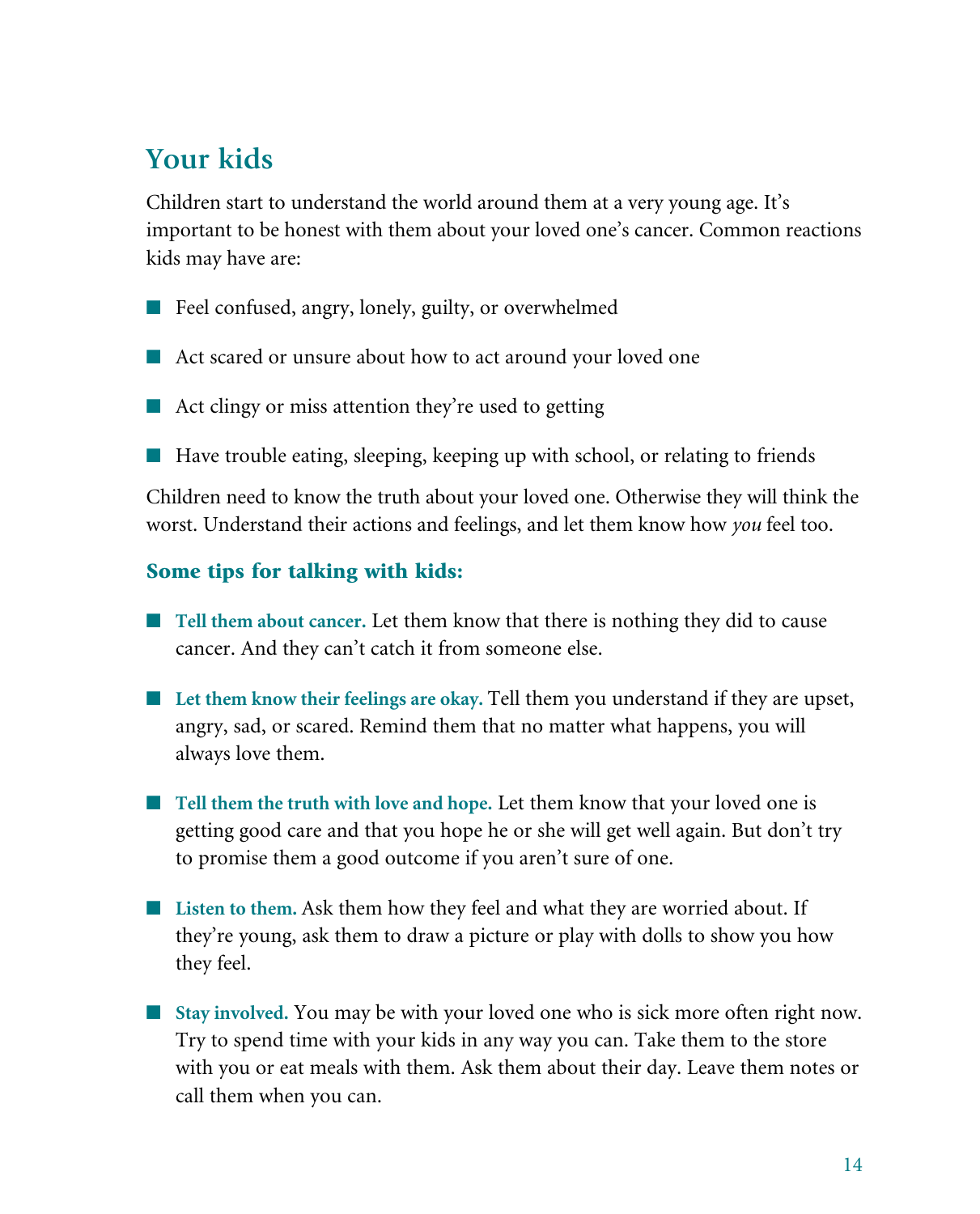## <span id="page-17-0"></span>**Remember**

As a caregiver, try to remember to:

- Strike a balance each day.
- Focus on your needs, too.
- Care for yourself while caring for your loved one.
- Make time for resting and relaxing.

Life-changing events often give people the chance to grow. They may help people see what's most important to them. Many say that caring for someone with cancer changed them forever. They used their strengths to support their loved one. And they learned more about themselves along the way.

*"If there's one thing that's come out of taking care of someone, it's that I've learned what's important really fast. And that's a lesson that I'll carry with me forever." —Jenny*

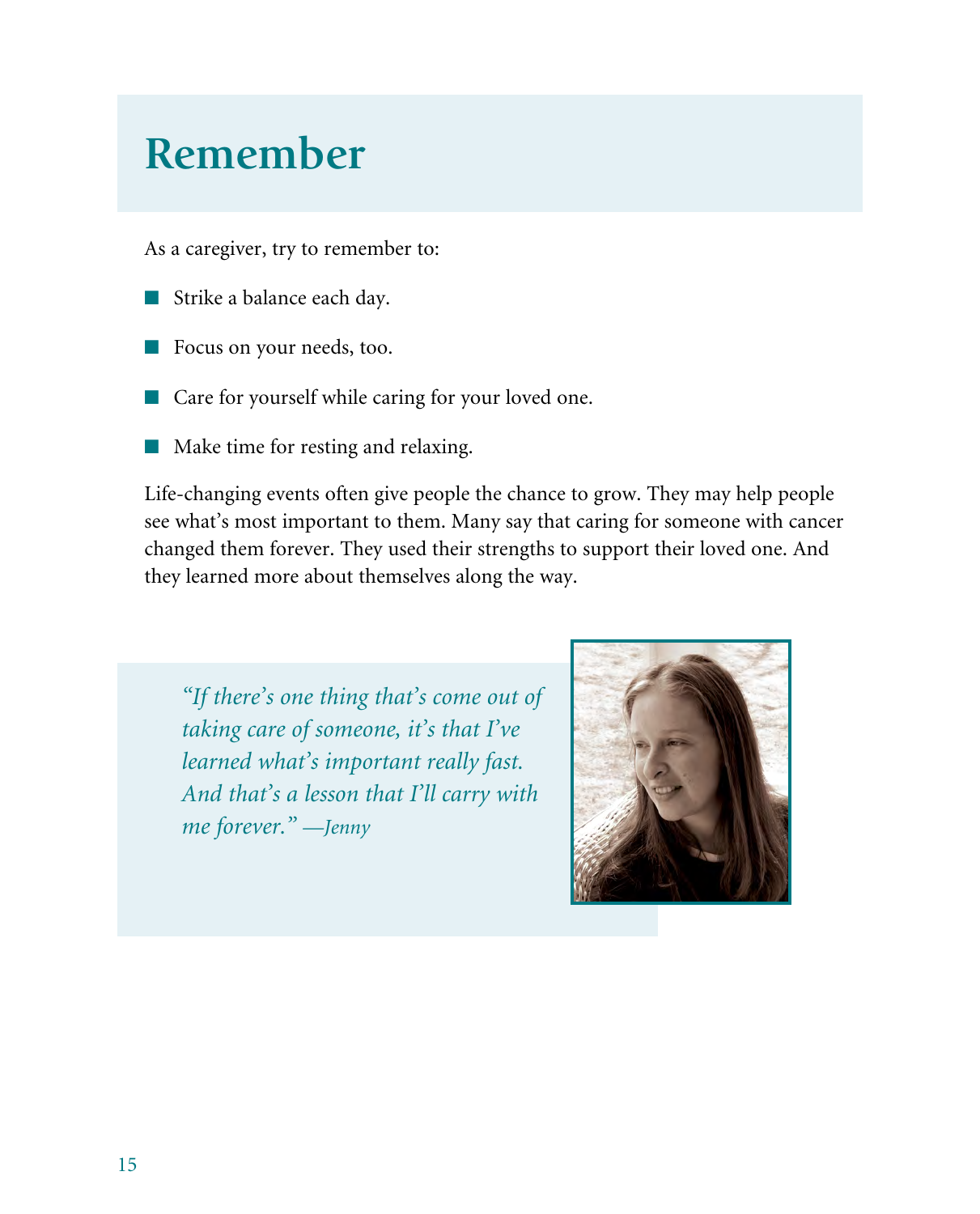## **Other Resources for Caregivers**

#### **National Cancer Institute**

Current information and materials on all cancer issues Phone: 1-800-4-CANCER (1-800-422-6237) Web site: [www.cancer.gov](http://www.cancer.gov) En español: [www. cancer.gov/espanol](http://www.cancer.gov/espanol) Chat online: Click on "LiveHelp"

#### **American Cancer Society**

Cancer information and support for cancer issues Phone: 1-800-ACS-2345 (1-800-227-2345) Web site: [www.cancer.org](http://www.cancer.org)

#### **Cancer***Care*

|           | Free support, information, and financial assistance |
|-----------|-----------------------------------------------------|
| Phone:    | 1-800-813-HOPE (1-800-813-4673)                     |
| Web site: | www.cancercare.org                                  |

#### **Family Caregiver Alliance**

Support for families and friends who are caregivers Phone: 1-800-445-8106 Web site: [www.caregiver.org](http://www.caregiver.org)

#### **Caregiver Action Network**

Information, education, and support for caregivers Phone: 1-202-772-5050 Web site: [caregiveraction.org](http://caregiveraction.org)